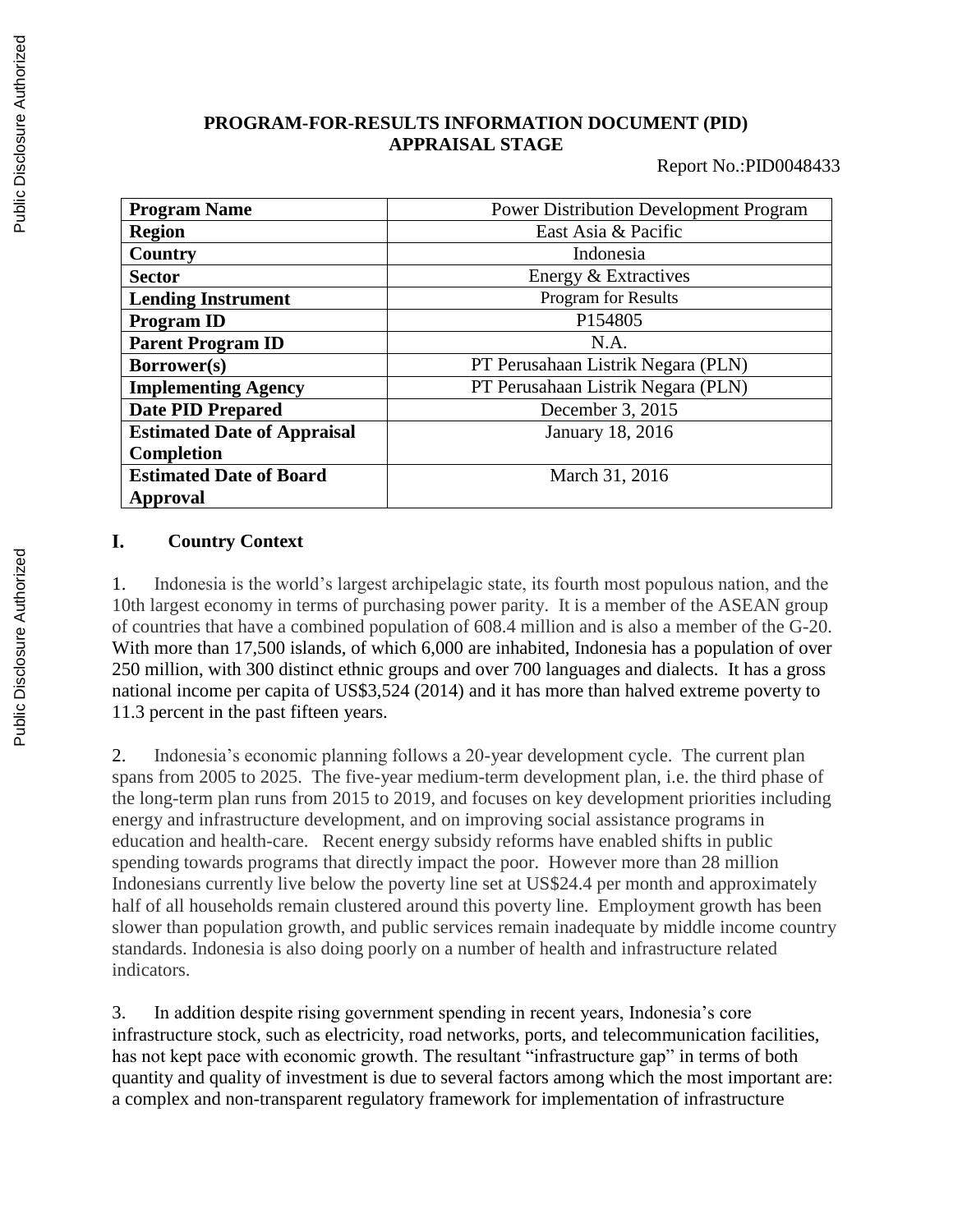projects; an underdeveloped framework for Public-Private Partnerships resulting in insufficient mobilization of private funds for investment; and the inadequate participation of domestic capital markets in channeling funds to infrastructure sectors. The infrastructure gap contributes to undermine productivity, growth, competitiveness and poverty reduction efforts.

4. Going forward, reducing the infrastructure gap would support growth and prosperity through several channels. The spending effect would support short-term growth and the creation of jobs. As the investments translate into infrastructure stock, private investment will be crowded-in and productive capacity, and long-term growth will be supported. As infrastructure services are delivered firms' competitiveness would increase and so would the population's access to services.

#### II. **Sectoral (or multi-sectoral) and Institutional Context**

5. The power sector in Indonesia is dominated by the state owned power utility PT Perusahaan Listrik Negara (PLN) that owns and operates 39.3 GW of the 51.6 GW of installed generating capacity (2014). Independent Power Producers (IPPs) represent 7.9 GW of installed capacity, and the balance is from captive generation. Total electricity produced in 2014 was 228.5 TWh of which 198.6 TWh was sold during the year to industries (33.2 percent), households (42.3 percent), businesses (18.3 percent), and others (6.2 percent). PLN's annual peak load in 2014 was 33.3 GW, an increase of 8.06 percent over the prior year. PLN with its monopoly until 2009 on power transmission and distribution (39,910 km of transmission lines, and 925,312 km of distribution lines) is also the major purchaser of electricity produced by IPPs (53.2 TWh or 23.3 percent of total production). The sector is regulated by the Ministry of Energy and Mineral Resources, while decisions relating to the sector's financial footing including those on proposed tariff increases are taken at the Parliamentary level (Commission VII of the House of Representatives) in discussion with the Ministry of Finance, the State Planning Ministry, the Ministry of State Owned Enterprises, and PLN. The sector until recently was characterized by low electricity tariffs, and high subsidies to PLN. These subsidies projected at 0.6 percent of GDP in 2015 remain unsustainable at current levels, and the government has embarked upon a tariff rationalization effort aimed at limiting subsidies to low income consumers.

6. In addition, Indonesia, with an electrification ratio of 84.3 percent of the population, lags behind its neighbors such as Thailand, Vietnam and China which have achieved universal access. Access to electricity is an important driver for improvements in health and educational outcomes as well as for income growth opportunities for the population. With demand continuing to increase at an annual rate of about 8 percent the national power expansion plan (RUPTL) for the next ten years to 2024 projects a requirement for 70 GW of new generation capacity together with associated transmission and distribution capacity. Public sector resources through PLN are used to finance part of the additional generation capacity alongside the private sector which is expected to develop, finance and operate at least 50 percent (36 GW) of the new capacity during 2015-24.

7. In the face of tremendous pressure to keep pace with economic growth combined with investments that were well below the levels needed to ensure reliable supply, Indonesia's power system has been left with inadequate generating capacity to meet electricity demand (average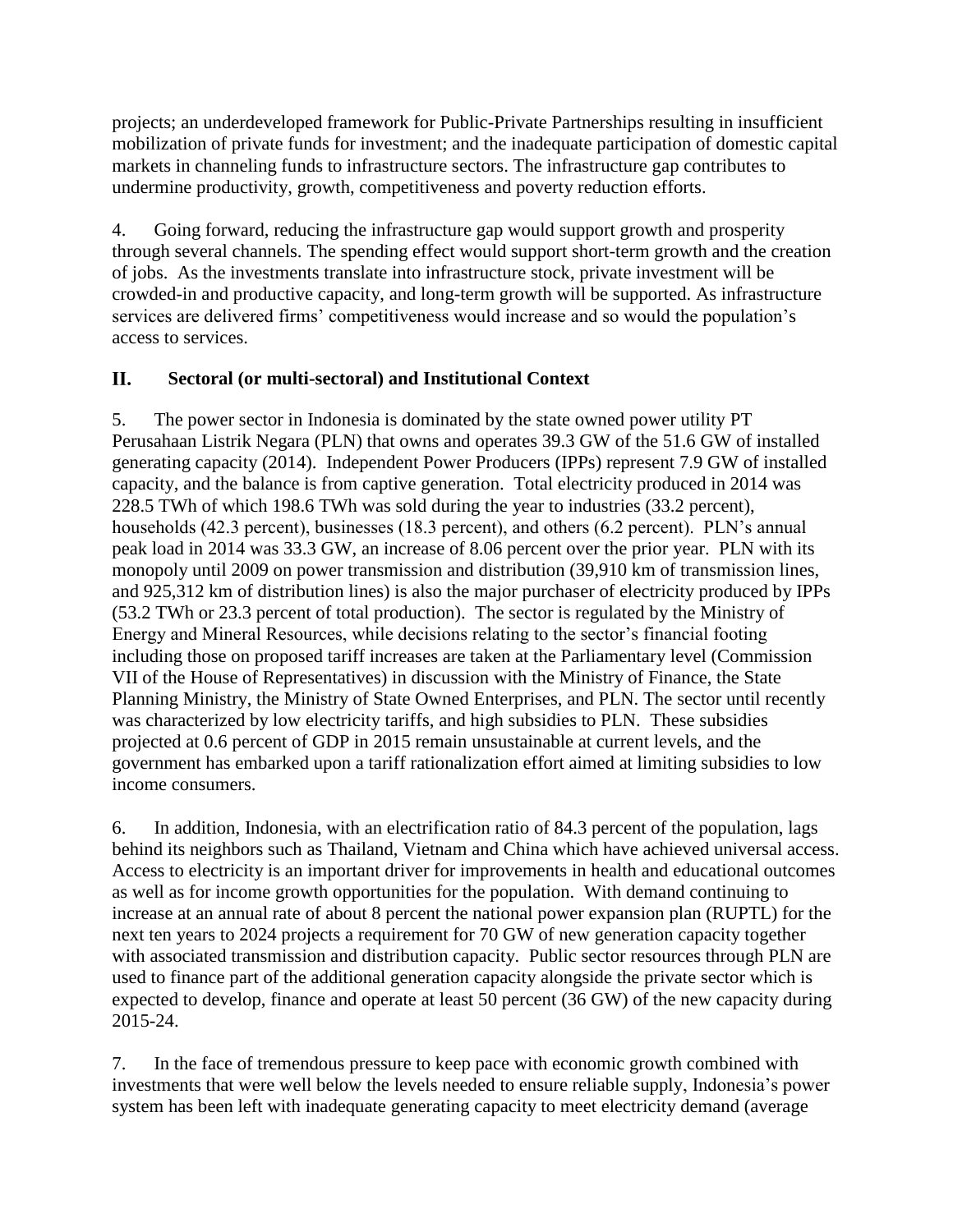annual demand growth of 7.8 percent during 2009-13). The sector has faced significant challenges in mobilizing large investments from the public and private sectors due to the following reasons:

- a. *Weak sector financial footing* of PLN due to low electricity tariffs combined with limited Government fiscal space to support major investments.
- b. *A large and unsustainable government public service obligation (PSO) subsidy* averaging US\$9.3 billion annually during 2011-14, and projected at 0.6 percent of GDP in 2015 covering 24 percent of PLN's operating revenues.
- c. *PLN's limited borrowing capacity* due to subsidized electricity tariffs combined with delayed subsidy payments negatively impacting PLN's financial condition and therefore its access to financial markets.
- d. *Weak contract management and implementation capacity* at PLN leading to long lead times in contracting and construction required to install new capacity.
- e. *High political risk* due to an evolving policy framework, regulatory uncertainty, and delays in the issuance of licenses and approvals, undermining private investment.

8. Additional energy sector challenges include a rapid increase of coal in power generation imposing environmental costs on the economy and on society and energy efficiency programs that have yet to gain any significant traction. Coal accounted for about 52 percent of the generation fuel mix at the end of 2014 and its share is expected to increase to 60 percent by 2019. The lack of implementation of a significant energy efficiency program contributes to the persistent rapid growth in power demand which in turn imposes large capital investment requirements for the country.

9. The impacts of inadequate investment in power infrastructure are felt through power deficits and persistent low access to electricity (42 million Indonesians have no access to electricity).

10. To address these challenges, at a strategic level, the GoI has committed to a number of long term measures around the following targets:

- a. reducing, and better targeting, energy subsidies to improve productive and resource allocative efficiency;
- b. expanding electricity access by improving the electrification rate from 84.3 percent in 2014 to 99 percent by 2024;
- c. scaling-up renewable energy deployment from 11 percent in 2014 to 23 percent of the energy mix by 2025;
- d. placing investment to expand power generation capacity as one of the high priority pillars of its infrastructure revival program; and
- e. mobilizing a partnership program on energy conservation to incentivize industrial enterprises to convert to energy efficient technologies.

11. At an operational level the GoI has undertaken or initiated the following several measures to address the above power sector challenges: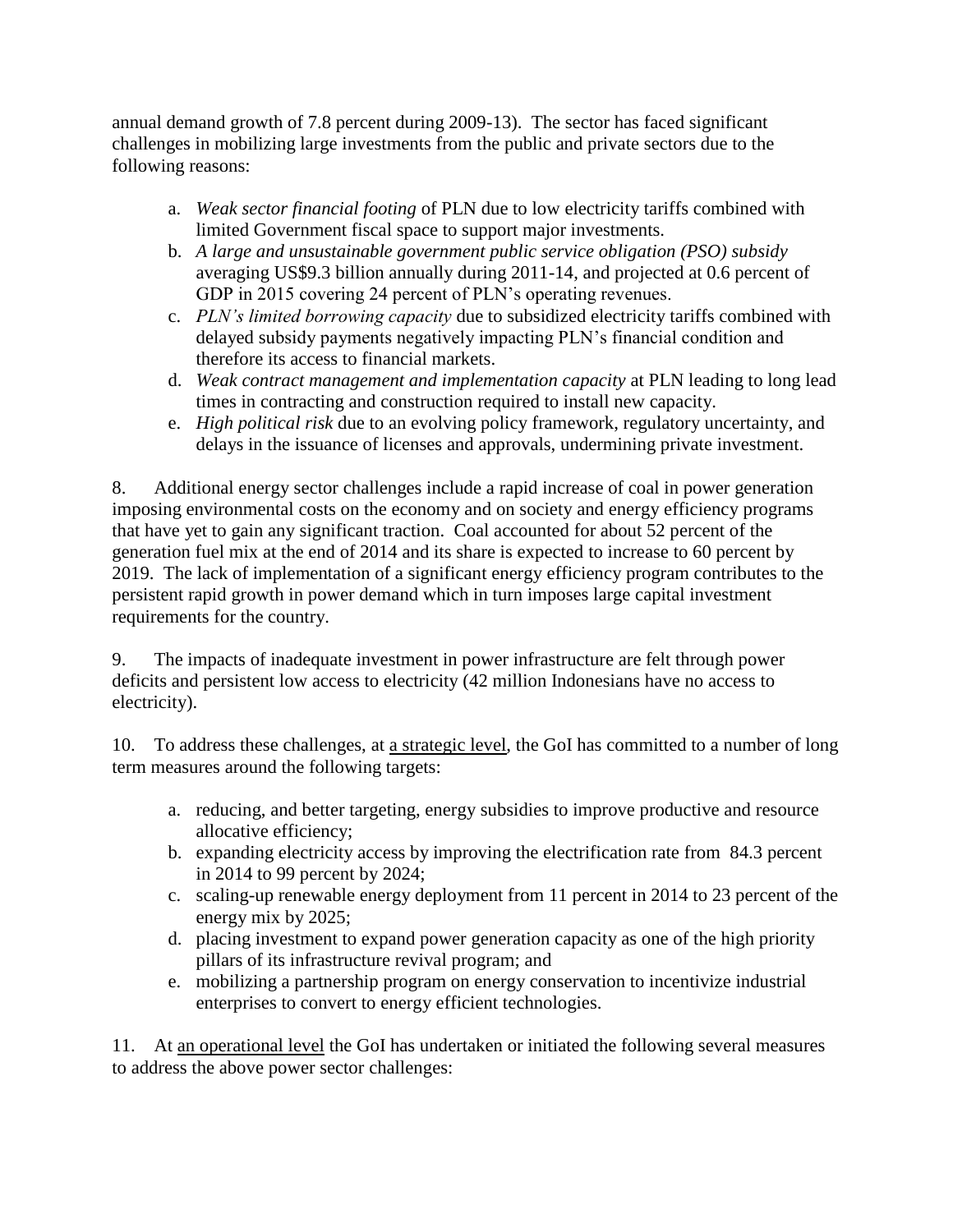- a. *Prepared an ambitious power sector investment program.* PLN has developed a power system expansion plan called the "Rencana Usaha Penyediaan Tenaga Listrik", (RUPTL) for 2015-2024 which is expected to add 70 GW to the system at a total cost of about US\$97 billion. For the first five years (2015-2019) the program will add 42 GW, including 7 GW carried over from prior fast track programs. Out of this program PLN is expected to build, finance and operate 5 GW at an estimated cost of US\$40 billion, including the cost of the associated transmission and distribution investments and the private sector is expected to implement the balance of 30 GW. Given the implementation difficulties in the past and with ongoing projects, delivery of such a massive program will be challenging for both PLN and the GoI. To succeed, it will be necessary for GoI and PLN to step up measures to address the constraints to the implementation of the investment program and to identify new ways of doing business. The proposed Program presents a new approach for implementation of the distribution investments.
- b. *Implemented substantial increases in electricity tariffs* in the last two years to improve PLN's financial performance, to better manage power demand and to reduce the PSO subsidy.
- c. *Issued a new geothermal law and pricing decree* to provide incentives for the development of Indonesia's substantial domestic energy resource.
- d. *Completed a gas development master plan* to provide a strategy/road map for improving the management of gas resources, including their availability to the domestic market.
- e. *Initiated a performance based regulation for PLN* so that power prices can be based on efficient costs.
- f. *Introduced a feed-in tariff* to incentivize private finance for renewable energy development.
- g. *Initiated a process to introduce a direct lending mechanism* for SoEs to borrow directly from bilateral and multilateral sources for infrastructure financing.
- h. *Created a performance management unit* at the line ministry and a project management office under the National Project Director, to improve energy project delivery.

12. The Bank is also supporting Indonesia to address these sector development challenges through development policy and investment lending and through technical assistance advisory services. Three ongoing IPF operations for a total of about US\$1.2 billion in IBRD Loans are supporting the sector's ability to meet demand by financing expansion of renewable energy generation capacity (Upper Cisokan Hydropower Project) and transmission lines and substations. The recently approved Development Policy Loan is leveraging policy reforms to improve the regulatory framework for private sector participation in both power and gas, to reduce energy subsidies, and to improve the framework for increased electrification nationwide.

#### III. **Program Scope**

13. PLN's current power expansion plan comprising generation, transmission and distribution investment requirements (the "Rencana Usaha Penyediaan Tenaga Listrik" or RUPTL) covers the period 2015-2024. The broader context for the RUPTL is the Rencana Umum Ketenagalistrikan Nasional (RUKN) which is a 20-year national policy document approved by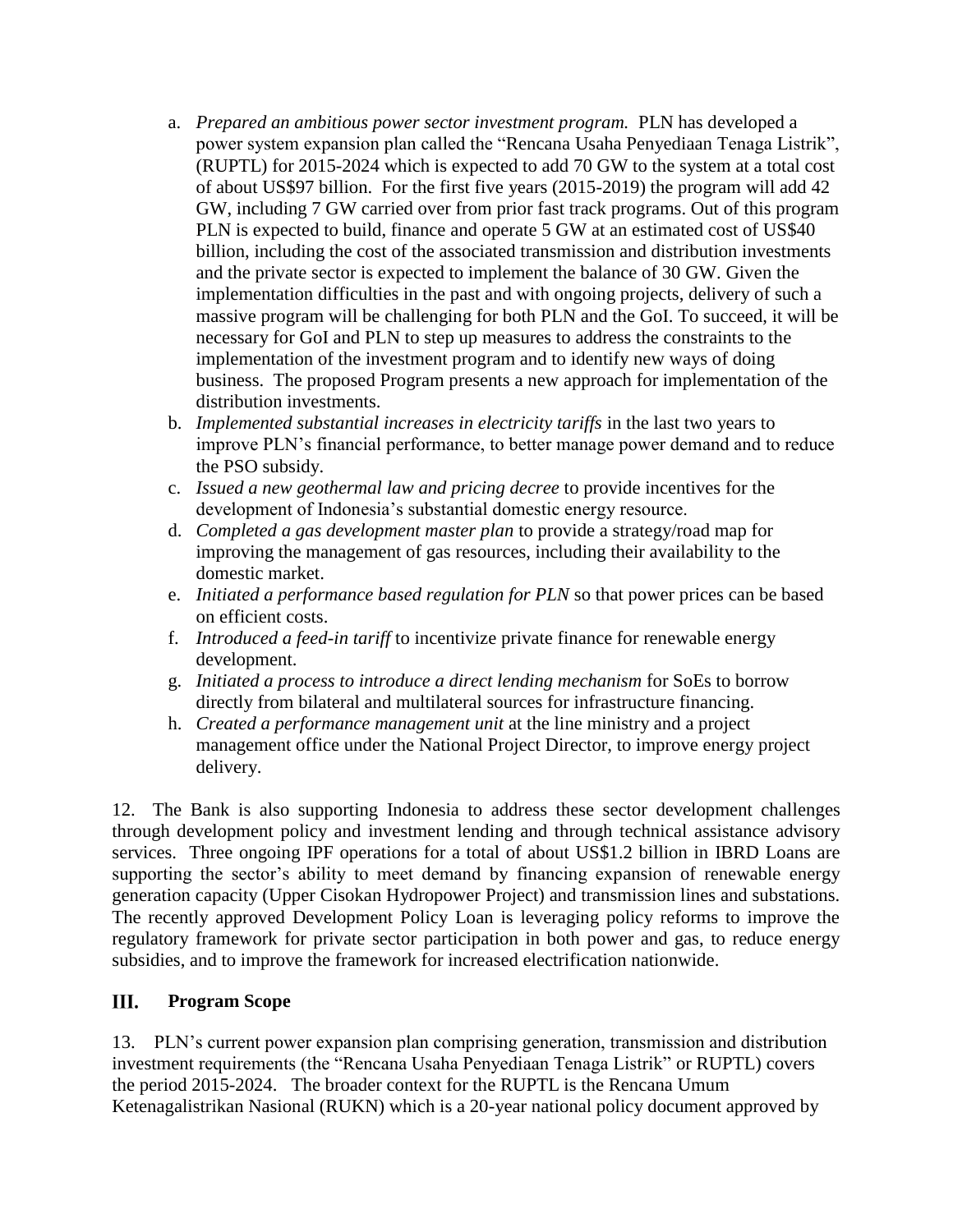Parliament. The RUKN provides the GoI's policy guidance for preparation of the RUPTL. This guidance is related primarily to the projected energy demand and desired targets for electrification and the energy mix of production. The current RUKN was approved by Parliament in 2008 and covers the period up to 2027.

14. To close the power infrastructure gap which is constraining economic growth the current administration is focusing on implementation of the 5-year time slice of the RUPTL covering the period 2015-2019. Consistent with both the RUKN and the RUPTL the key objectives of the 5 year time slice are to increase access to electricity for household consumers and to meet the economy's power needs while improving efficiency and reliability of supply. Its specific key targets are to increase generation capacity by 35 GW and increase access to electricity from 85%, to 97% by 2019. Further, PLN's detailed implementation plan envisages improvements in efficiency (losses reduction) and reliability indicators (SAIDI and SAIFI).

15. The estimated total costs of the RUPTL for 2015-2019 are US\$83.4 billion of which US\$58.9 billion is for generation, US\$17.1 billion for transmission and US\$7.4 billion for distribution. The Government's program on which the proposed PforR is based is the distribution component of the 2015-2019 time slice of the RUPTL which entails activities to improve distribution system planning capabilities, connect new customers, improve existing distribution networks, and increase the quality of services.

## **Bank Financed Program-for-Results**

16. The PforR Program to be supported by the Bank is a geographic slice of the distribution component of the RUPTL covering Indonesia's Sumatra region for the period 2015-2019. The estimated cost of the Sumatra distribution program is US\$1.45 billion or about 20% of the total national distribution program over the first five years of the 2015-20124 RUPTL. PLN has selected the Sumatra region for coverage under the proposed program based on several specific criteria. First, Sumatra has the largest population center outside Java Bali with about 54 million people, of which 9 million have no access to electricity and is an important economic growth center for Indonesia. Second, there are substantial existing and planned generation and transmission investments in Sumatra that require complementary investment in distribution in order to enable the power produced when these investments are commissioned to be delivered to the regional economy. Third, a focus on Sumatra offers the best prospect for fast progress towards achieving the RUPTL's national ER target of 99.4 percent by 2024. Up to about 3.2 million customers could be added to the grid in the 5 year period to 2019 resulting in an increase in the regional electrification ratio from 85 percent to about 90 percent. Fourth, the region offers the best opportunity for "piloting" the use of the IFI's performance-based lending instruments, learning lessons, and improving effectiveness of its program expenditure management before attempting to use them in the more difficult terrain of Eastern Indonesia. Thus, PLN's strategy is to mobilize multilateral funding to complement its own and fill the financing gap for the Sumatra distribution program.

17. The Program will support implementation of activities designed to achieve PLN's program goals in five result areas as follows: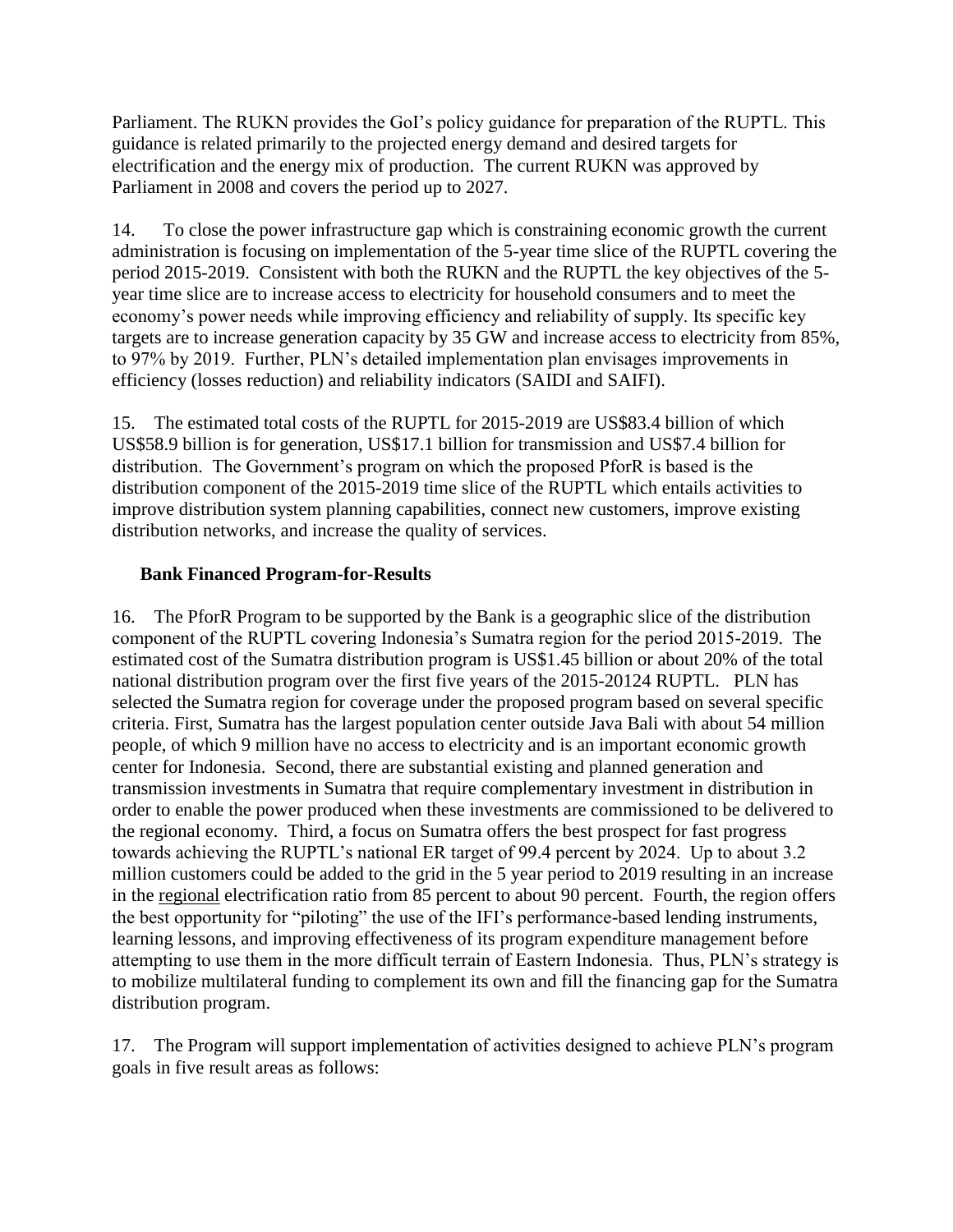**Result Area 1: Improved access to electricity**. To achieve this objective the Program will support the expansion of the distribution network with approximately: (i) 19,487 circuit-km of MV and 23,594 circuit-km of LV distribution lines; and (ii) 28,327 transformer units with a total MVA capacity of 2,895. These network improvements will enable PLN to connect about 3.2 million additional customers over the 2015-2019 period.

**Result Area 2: Improved quality of service.** Activities to improve the quality of service will involve system reinforcement and upgrading and customer outage management. In addition the Program activities will include upgrading of Distribution Control Centers to SCADA functionality and completion of a GIS database in each Wilayah. These activities will improve the accuracy of measuring system reliability using the System Average Interruption Duration Index (SAIDI) and System Average Interruption Frequency Index (SAIFI) - internationally recognized standards for measuring system reliability. Reduced MV feeder technical interruptions, and decreases in the frequency and duration of outages and in voltage fluctuations will indicate an improvement in the quality of services.

**Result Area 3: Improved distribution efficiency.** To achieve this objective the Program will support rehabilitation and upgrading of existing distribution lines and substations, and installation of additional substations and of improved metering devices. Distribution losses, a key barometer of utility performance, deteriorated significantly in 2013 (ranged from 7.4%-14.7% among the Wilayahs) and again in 2015 after showing a modest recovery in 2014. The expected additions to the system of 80 grid substations (under PLN's transmission program and not part of the PforR) by 2017 will help to reduce system losses. The Program will complement loss reduction efforts by: (i) expanding, rehabilitating, and upgrading the distribution lines and substations; (ii) increasing the number of distribution transformers and thereby improving the LV/MV ratio in the network; and (iii) supporting improved network planning.

**Result Area 4: Increased power consumption**. The GoI's expectation is that increased household connections will translate into higher levels of electricity consumption which would contribute to improved productivity and income growth among the population although per capita consumption may initially decline as poorer consumers are connected. The Program will, therefore, also measure the increases in sales to residential customers that will result from implementation of the Program activities. All the activities that will be implemented under the Program to increase access, improve quality of services and to improve efficiency and institutional capacity will also contribute to increased power consumption by relieving constraints that have kept average annual growth rates at about 8 percent and below**.** However, achievement of this goal will also be influenced by activities outside the program related to generation and transmission components of the RUPTL and the risks related thereto and relevant management measures are explained in the integrated risk framework.

**Result Area 5: Improved institutional capacity.** The Program's institutional capacity building objectives are to improve distribution system planning and budgeting and to improve operational management.

18. To strengthen distribution planning the Program will include the following activities: (i) review, update and issuance of revised distribution planning guidelines; (ii) integration of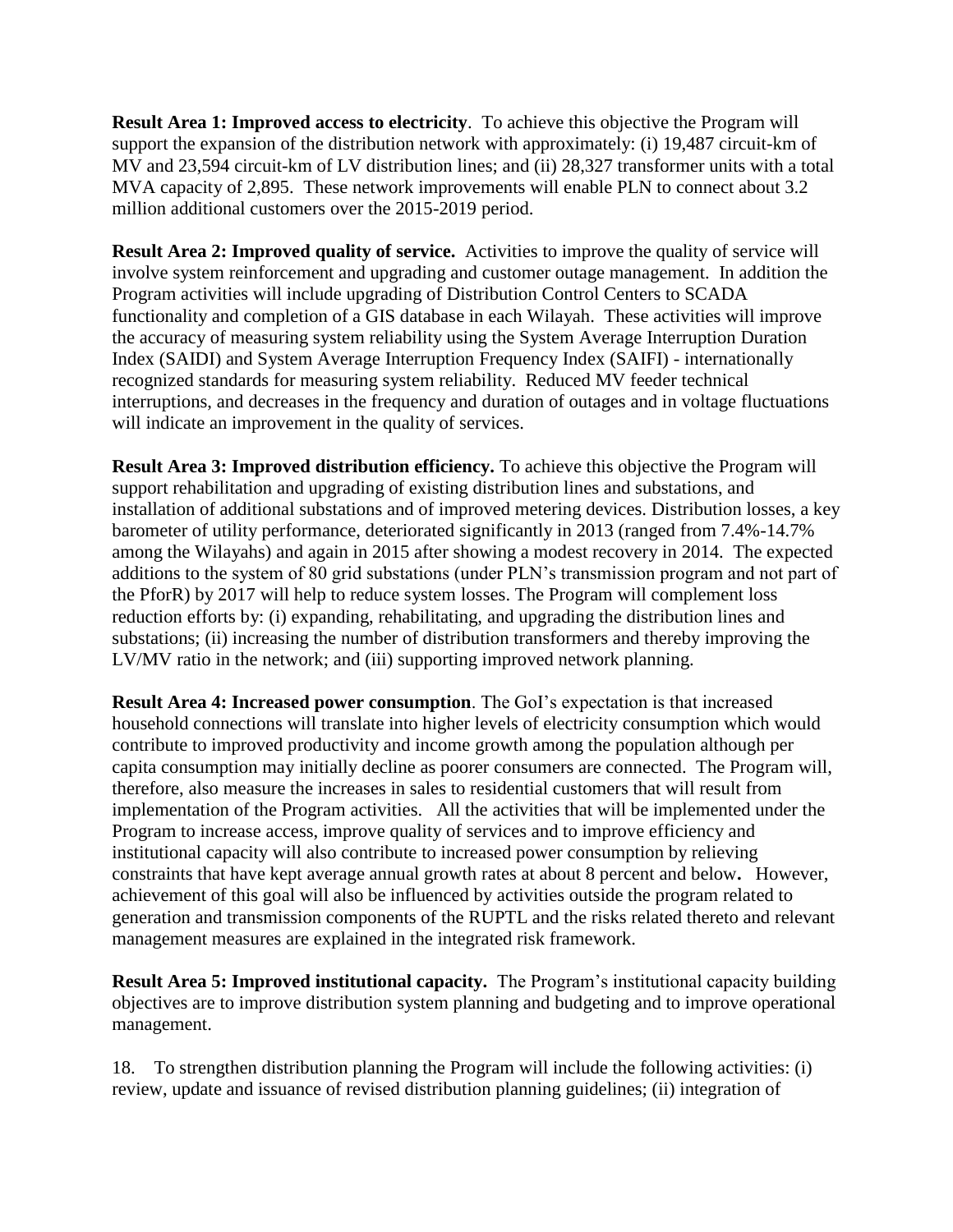planning software (ETAP) with GIS databases; (iii) enabling the use of planning software by multiple users at each location through procurement of a corporate license.

19. Activities to integrate budgeting with ERP will initially be piloted in at least one region and then gradually extended to cover the remaining regions in Sumatra. Under the Program, PLN will review the potential to optimize the use of GIS data bases, not only for distribution planning but also for customer outage management, transformer load management and asset management functions.

# **Program Beneficiaries**

20. The principal Program beneficiaries will include: (a) about 3.2 million new customers that will be connected to the grid and benefit from a more reliable energy source; (b) existing industrial and commercial customers who will benefit from increased quality of service and will thus be able to better plan their operations; (iii) domestic contractors who will have the opportunity to bid and participate in the implementation of the Program; (iv) local equipment and materials suppliers who will be able to bid and supply the Wilayahs with distribution materials; and (v) the local population that will benefit from increased employment opportunities during construction as the Program represents a significant scale up of PLN's distribution activities.

# **The Asian Development Bank's Program**

21. The Asian Development Bank (ADB) has prepared and negotiated a Results Based Loan (RBL) of US\$600 million to PLN. The ADB RBL instrument is very similar to the PforR. The RBL will support PLN's transmission and distribution expenditure program over the 2015-19 period in Sumatra region. Thus, both ADB and the Bank are proposing to provide parallel financing for the same distribution program in Sumatra over the same period. The only difference in program coverage is that of the US\$600 million ADB Loan about US\$180 million will be used to support prior results of the transmission component of the RUPTL; otherwise the Disbursement-Linked Indicators (DLIs), the implementation, monitoring and evaluation arrangements have been successfully harmonized through consultations and information sharing during the preparation process. PLN has agreed to retain an Independent Verification Agent (IVA) for verification of the achievement of the DLIs. ADB and the Bank will disburse their loans based on the report of the same IVA.

#### IV. **Program Development Objective(s)**

22. The program's development objective is to increase access to electricity services and to improve the efficiency and reliability of their delivery in selected areas of Indonesia.

#### $V_{\bullet}$ **Environmental and Social Effects**

23. Communities who believe that they are adversely affected as a result of a Bank supported PforR operation, as defined by the applicable policy and procedures, may submit complaints to the existing program grievance redress mechanism within PLN or to the WB's Grievance Redress Service (GRS). The GRS ensures that complaints received are promptly reviewed in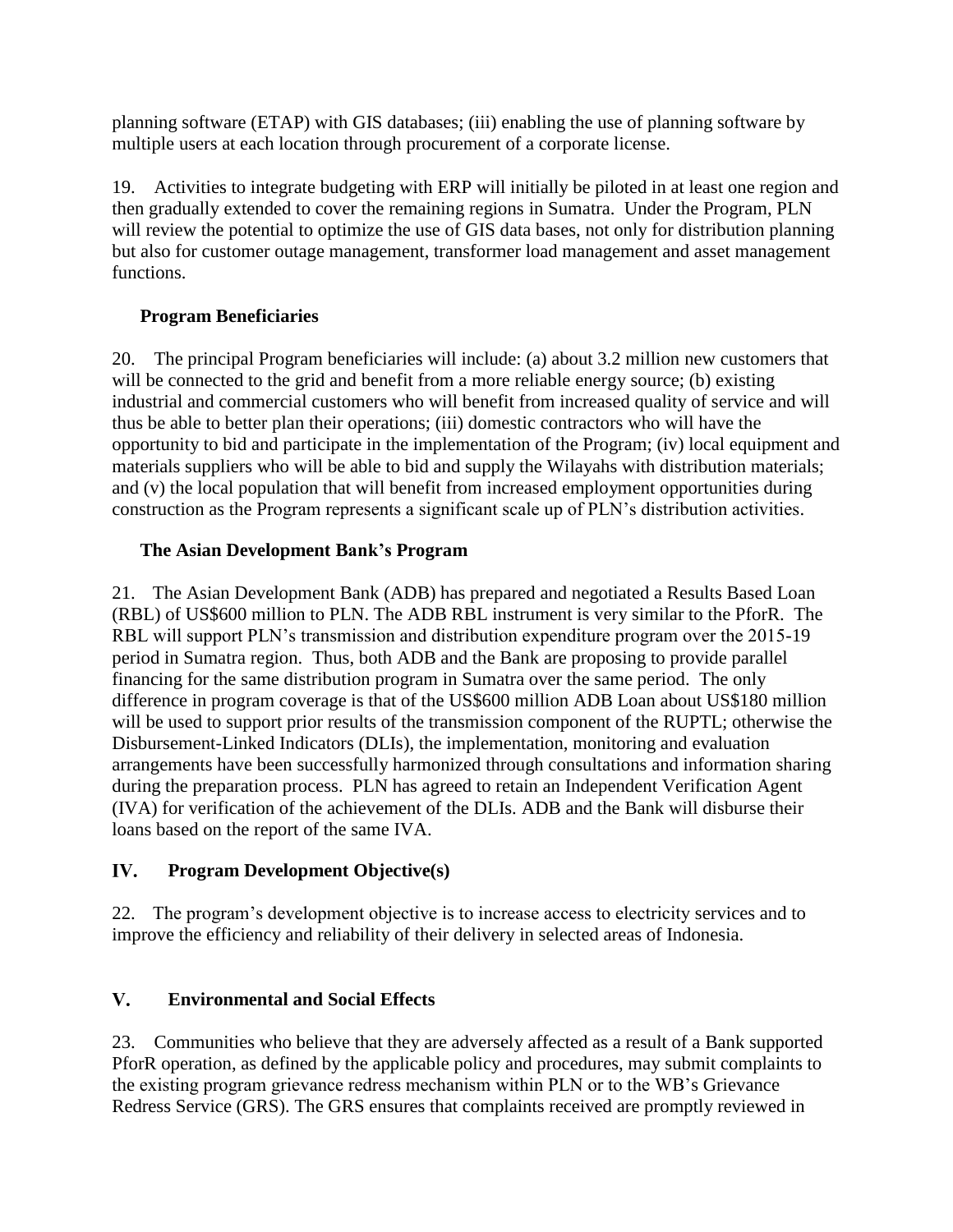order to address pertinent concerns. Affected communities may submit their complaint to the WB's independent Inspection Panel which determines whether harm occurred, or could occur, as a result of WB non-compliance with its policies and procedures. Complaints may be submitted at any time after concerns have been brought directly to the World Bank's attention, and Bank Management has been given an opportunity to respond. For information on how to submit complaints to the World Bank's corporate Grievance Redress Service (GRS), please visit [http://www.worldbank.org/GRS.](http://www.worldbank.org/GRM) For information on how to submit complaints to the World Bank Inspection Panel, please visit [www.inspectionpanel.org.](http://www.inspectionpanel.org/)

24. The Bank with support from PLN carried out an environmental and social system assessment (ESSA) to gauge the environmental and social management systems applicable to the Program which include among others, potential risks and impacts of the proposed program, compliance with environmental and social management regulations, harmonization with GOI's environmental and social risk management systems, and capacity for effective management in light of PLN's current performance. The Bank has consulted with relevant stakeholders regarding the draft ESSA and has disclosed it on PLN's website on October 16, 2015 prior to the first public consultation, and in the Infoshop.

25. PLN already has a set of procedures on environmental and social safeguards systems that are aligned with the Indonesian legal framework and with Bank policies. The Wilayahs have been carrying out similar distribution programs over the years and are experienced in and capable of managing distribution construction envisaged under the program. The environmental impact of the proposed distribution activities is small and temporary i.e. during construction. The operation of distribution activities does not trigger any requirements under GOI's environmental regulations due to their low potential impacts.

26. From a social perspective, Program activities normally occur within the right of way of existing roads. When Program activities occur on private land, PLN's practice is to minimize the siting of concrete poles on private lands, and to avoid disturbance of non-land assets to the maximum extent possible. Land acquisition would be needed for switching substations (around  $6x8 \text{ m}^2$ ) and it is paid for prior to construction under the norm of willing buyer, willing seller. However, the number of switching substations to be built under the Program are expected to be limited. Since land acquisition is limited, and there is no physical or economic displacement of individuals, impacts on affected persons is expected to be minor.

27. PLN has a well-established management system for handling any grievance/complaint from the public throughout the country, namely through their Call Center 123 and through frontline customer services representatives. Through *Call Center 123* which can be accessed by anyone, anywhere in Indonesia through PLN's website, email, telephone, and social media (e.g. Facebook, Twitter); *Wilayahs* immediately act on community complaints including those related to construction impacts, environment, community health and safety, and social issues, by deploying PLN's technical service responders.

28. The Bank and PLN have conducted public consultation in three *Wilayahs* (Lampung, Aceh, Bangka-Belitung). Additional consultations shall be conducted during appraisal in Padang and Palembang.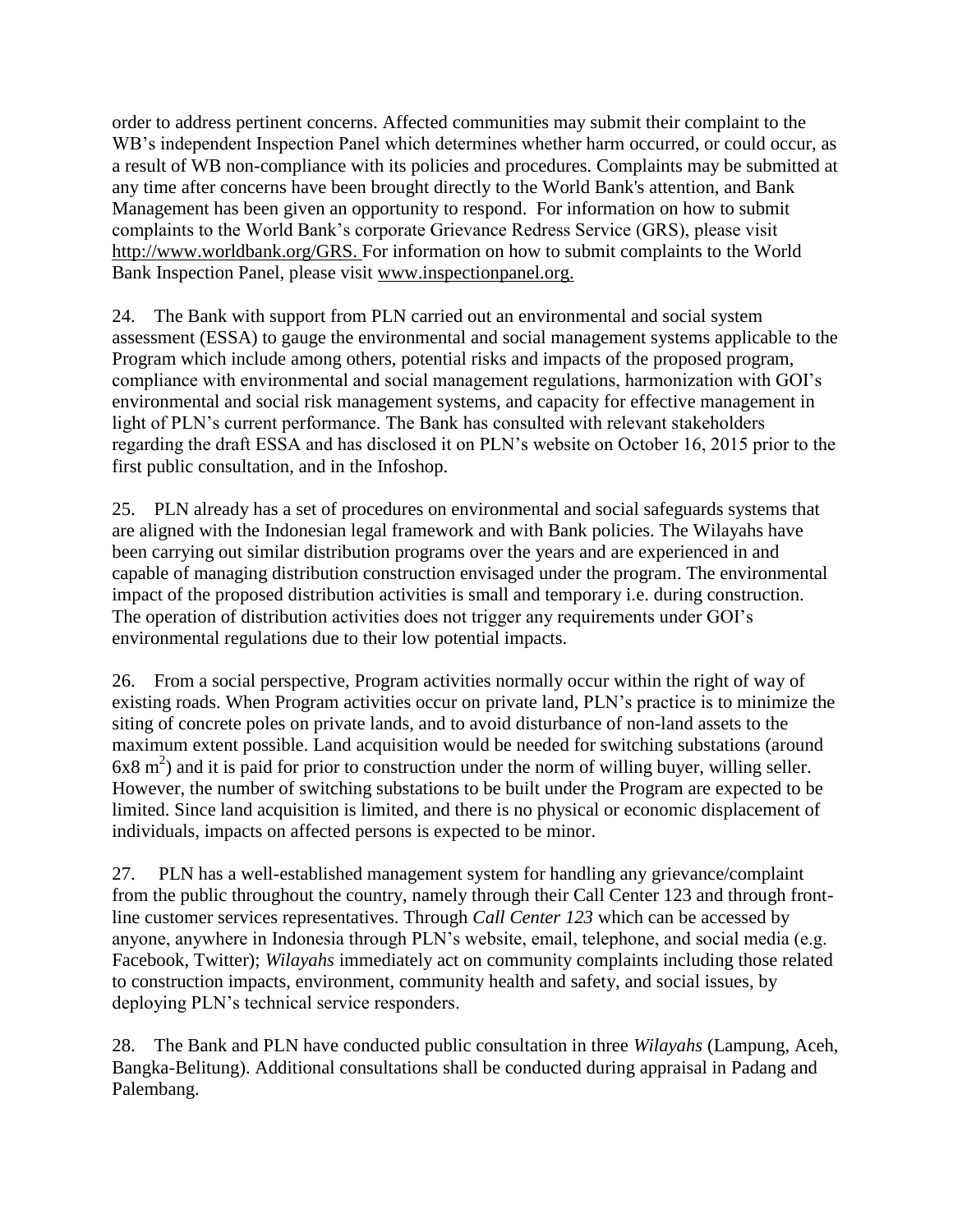#### VI. **Financing**

| $\sqrt{2}$                        |        |            |  |
|-----------------------------------|--------|------------|--|
| <b>Source</b>                     | Amount | % of Total |  |
| Government                        |        |            |  |
| PT PLN                            | 530    | 37         |  |
| <b>IBRD</b>                       | 500    | 34         |  |
| <b>Other Development Partners</b> |        |            |  |
| Asian Development Bank            | 420    | 29         |  |
| <b>Total Program Financing</b>    | 1,450  | 100        |  |

### **Table 1: Program Financing (US\$ Million)**

#### VII. **Program Institutional and Implementation Arrangements**

29. The program will be administered by a central Project Management Office (PMO) located at PLN's headquarters, but the physical implementation activities will be carried out by PLN's regional offices called "Wilayahs" through Project Management Units (PMUs). The Wilayahs have been carrying out similar programs over the years and are experienced and capable of managing the distribution construction work envisaged under the program. Most material requirements will be requisitioned from approved suppliers under PLN's Supply Chain Management (SCM) system and the balance of items will be procured locally by the Wilayahs. The construction works contracts will be procured by the Wilayahs. All implementation activities will be carried out by the respective contracts divisions within each Wilayah and overseen by the distribution systems manager under the Wilayah General Manager. The PMO supported by the Wilayahs will bear overall responsibility for the work program, quality and timeliness of the program works, and its satisfactory completion.

### VIII. Contact point

### **World Bank**

Contact 1: Joel Maweni, Title: Task Team Leader Tel: (202) 473 4089 Email: [jmaweni@worldbank.org](mailto:jmaweni@worldbank.org)

Contact 2: Dhruva Sahai

Title: Task Team Leader

Tel: (202) 458 2392

Email: dsahai@worldbank.org